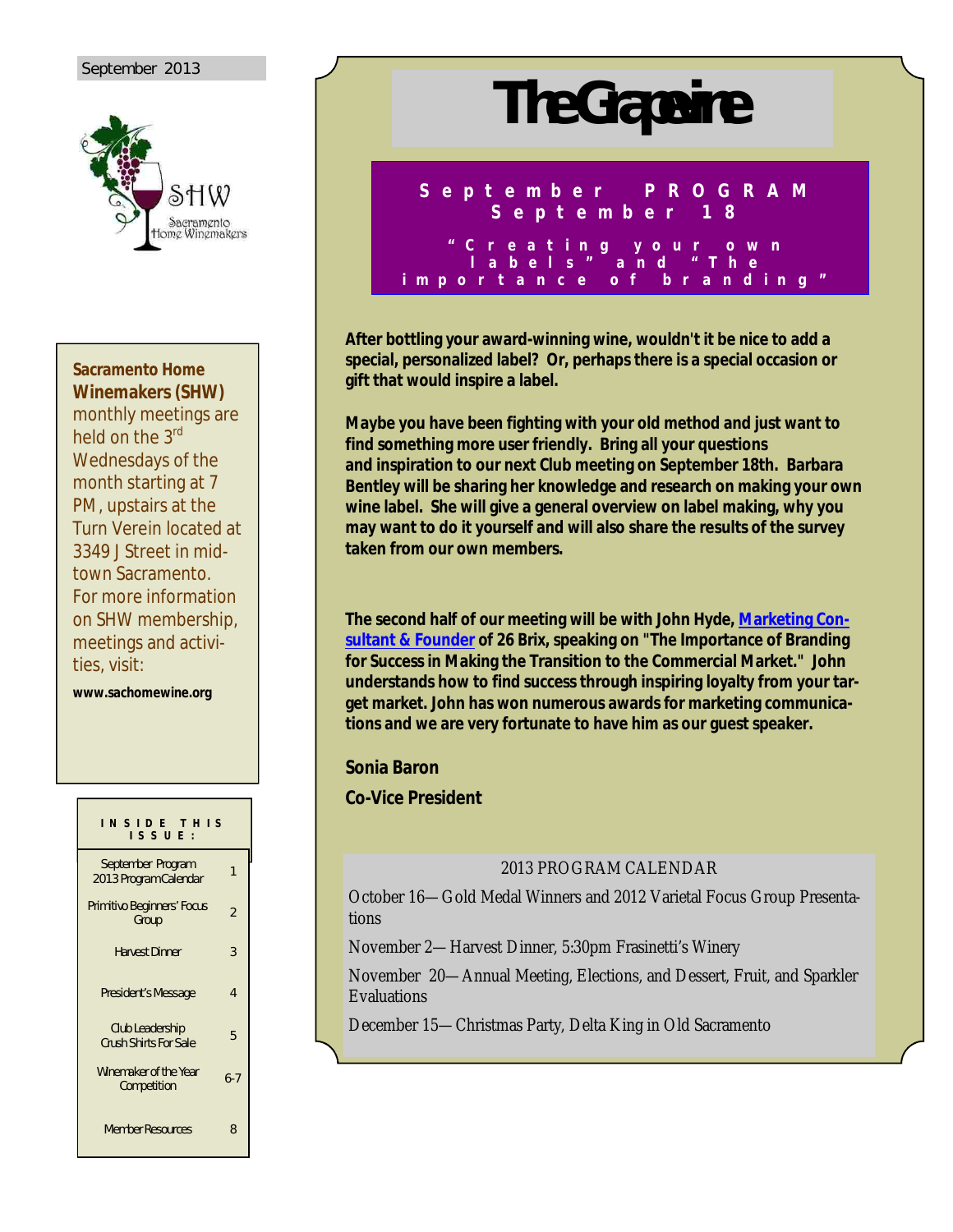# **Crush! Beginning Winemakers Primitivo Varietal Focus**

**On the second Sunday in September, more than 2 dozen cars lined the neighborhood of Cellar Master Henry Wilkinson's crush pad. Arriving were enthusiastic new wine makers, supported by a cast of mentors and SHW members, all ready to crush 2 tons of grapes.**

**Thad Rodgers backed into the long driveway with 4 macro bins of beautiful fruit from El Dorado's Shaker Ridge Vineyard. The Primitivo grapes were near perfect, testing out at 25-25.5 Brix and 3.48-3.5 pH. The new winemakers got the full experience from pitchforking their grapes into fermenters, crushing the berries in destemmer-crushers borrowed from Steve & Stan Barrett and The Donner Boys, and learned about brix, acid and pH testing from JD Phelps and Henry.**







**Many thanks to the dedicated team who made this all happen:** 

**Growers Andy and Beth Standeven of Shaker Ridge Vineyard for the best educational vineyard walk last August and for the best Primitivo grapes (see photo);**

**Transporters Thad and Henry for hauling the bins, empty and filled, to and from the vineyard;**

**Dedicated mentors Donna Bettencourt, Steve, Henry, and JD (who also invited his mentees over the week before for additional mentoring); and**

**Unwavering SHW member supporters Neal Shleffar, Donna Brown, Thad, Bill Staehlin, and Tom Engel.**

**Special thanks to Henry for his generous hospitality, sharing his winemaking knowledge, for spawning concepts integrated into Winemaking 101 and this beginning winemaking group, and for reminding us that winemaking should be fun-filled with winemaking camaraderie, wine and food.**

**A few of us were debriefing post-crush. Hmmm…this is a serious group of winemakers, we noted. Lots of good questions. wanting more info, focused.**

**Watch out! Polish your 2013 wines! You'll be competing against some mighty fine Primitivo in SHW's Jubilee!**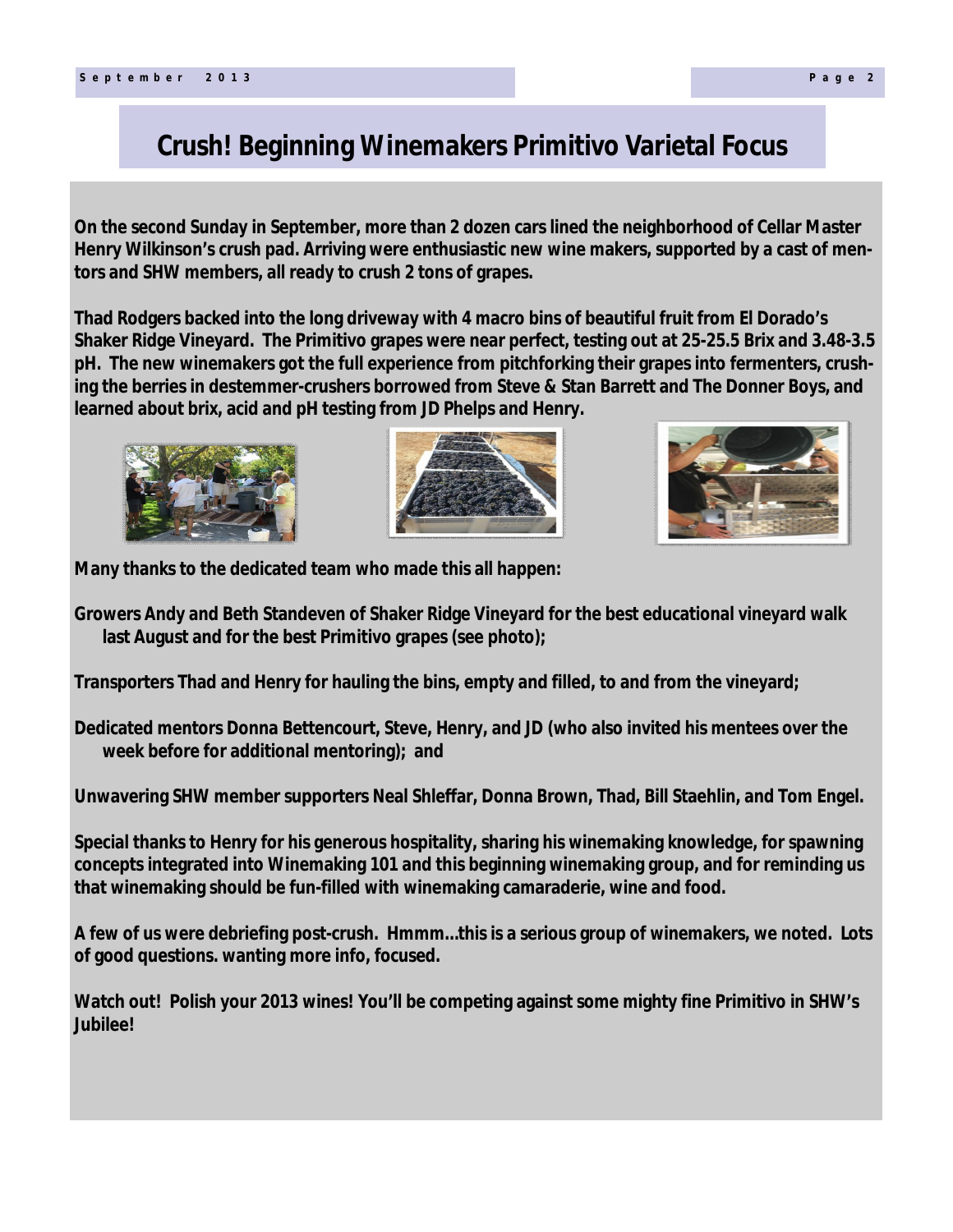#### **S h w h a r v e s t d i n n e r N o v e m b e r 2 , 2 0 1 3**

**SHW members, mark your calendars! November 2nd we will have our annual harvest dinner at Frasinetti's Winery in South Sacramento. A small remnant of what was once a 400 acre vineyard founded in 1897, Frasinetti's is a winery with a wonderful restaurant and bar adjacent to their tasting room opening to us at 5:30. The banquet room at the restaurant opens at 6:30. Dinner will be buffet style and is \$43.50 per person for members; \$48.50 for non-SHW members including tax and gratuity - check out the menu below. The corkage fee has been waived so please feel free to bring your homemade wines to enjoy and share!**

**The winery/restaurant is located off Florin Rd at:**

**7395 Frasinetti Rd, Sacramento, 9582**

**Please bring your payment to the next monthly meeting and give to Treasure Mike Touchette or mail to the SHW mailbox (PO Box 894, Rancho Cordova, CA 95741) by Oct 16th.** 

# **2013 HARVEST DINNER MENU**

**Appetizers Mixed Green Salad with Balsamic Vinaigrette Fresh Seasonal Fruit Platter Imported and Domestic Cheeses Crab and Artichoke Baguettes Shrimp in Puff Pastry Main Course Penne Napleon Grilled Chicken Marsala Baked Salmon with Lemon Caper Sauce Braised Beef Delmonico Dessert Cheesecake with Raspberry Melba Sauce**

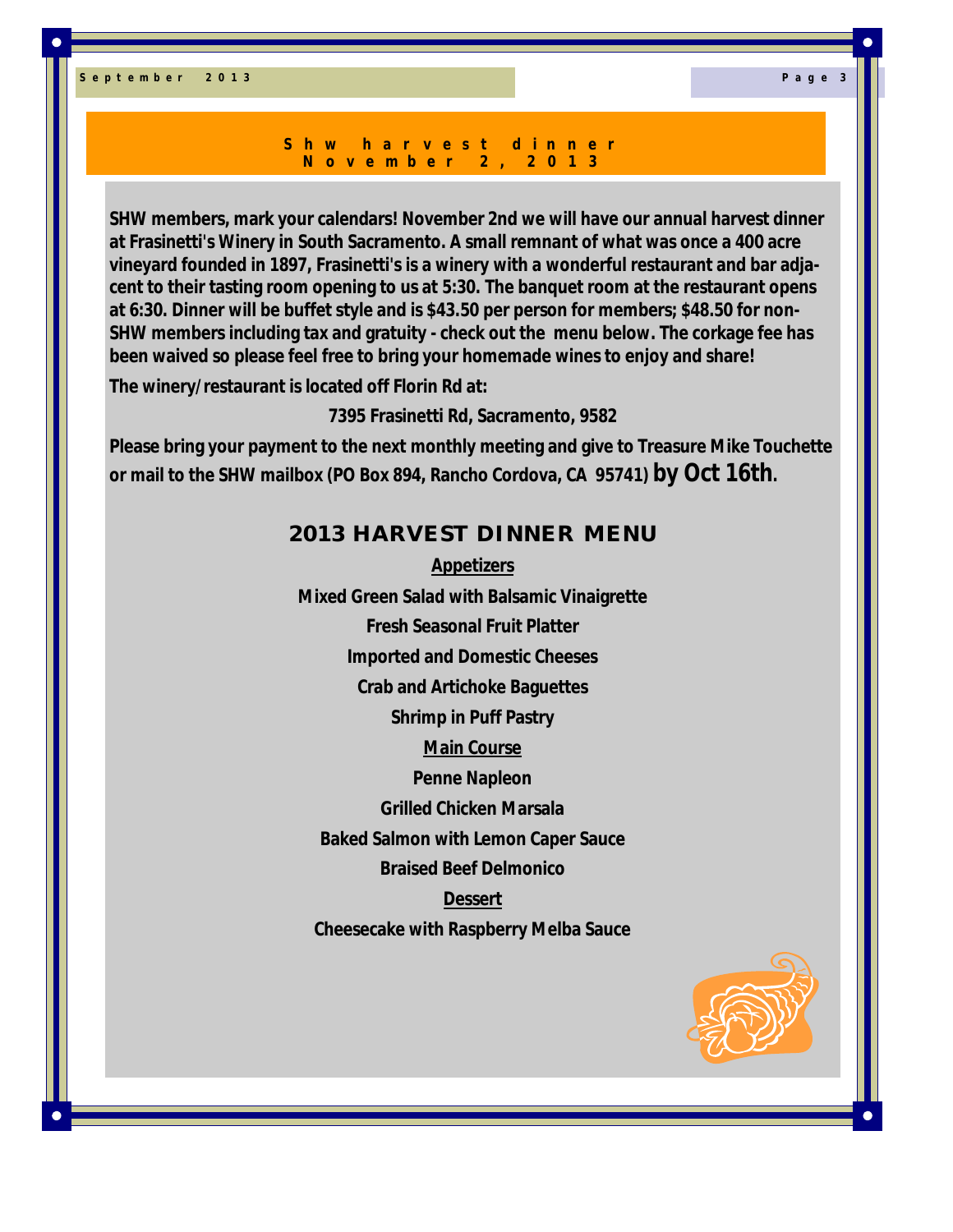## **PRESIDENTIAL MUSINGS**

**Dear Fellow Wine Enthusiasts:** 

**Greetings! I suspect most of you are up to your elbows in bins of ripe grapes and containers of freshly pressed fermenting wines.**

**It is always an exciting, anxious and tiring time of year. And, we LOVE IT! it is the passion that we all share and that does consume us.**

**The club has a busy Fall schedule to look forward to. Our meeting on September 18th includes (among other things) a presentation, by our award winning fellow club member - Barbara**

**Bentley, on the Art of Making Wine Labels. Definitely an appropriate topic to keep in mind as we address all of those new wines.**

**Do keep in mind, and on your calendar, our forthcoming Annual Harvest Dinner scheduled for Saturday, November 2nd at Frasinetti's Winery and Restaurant. I look forward to another fabulous chance to socialize with our fellow club members. Please, mark your calendars and do get your reservations (and checks) in early. This is always a highlight of our Fall Social Season.**

**I am pleased to announce that Donna Bettencourt has accepted the appointment to the position of SHW's Chief Judge. She and Mike Touchette are currently making the transition with Donna beginning her term as of October 1st. I know that she will serve admirably in the tradition of the fine Chief Judges that she follows. I want to thank Mike for having ably served for the past six months as Interim Chief Judge following the departure of DD Smith. Mike can now return full time to his duties as SHW Treasurer. Thanks Mike!**

**Cheers! Gary Young SHW President**



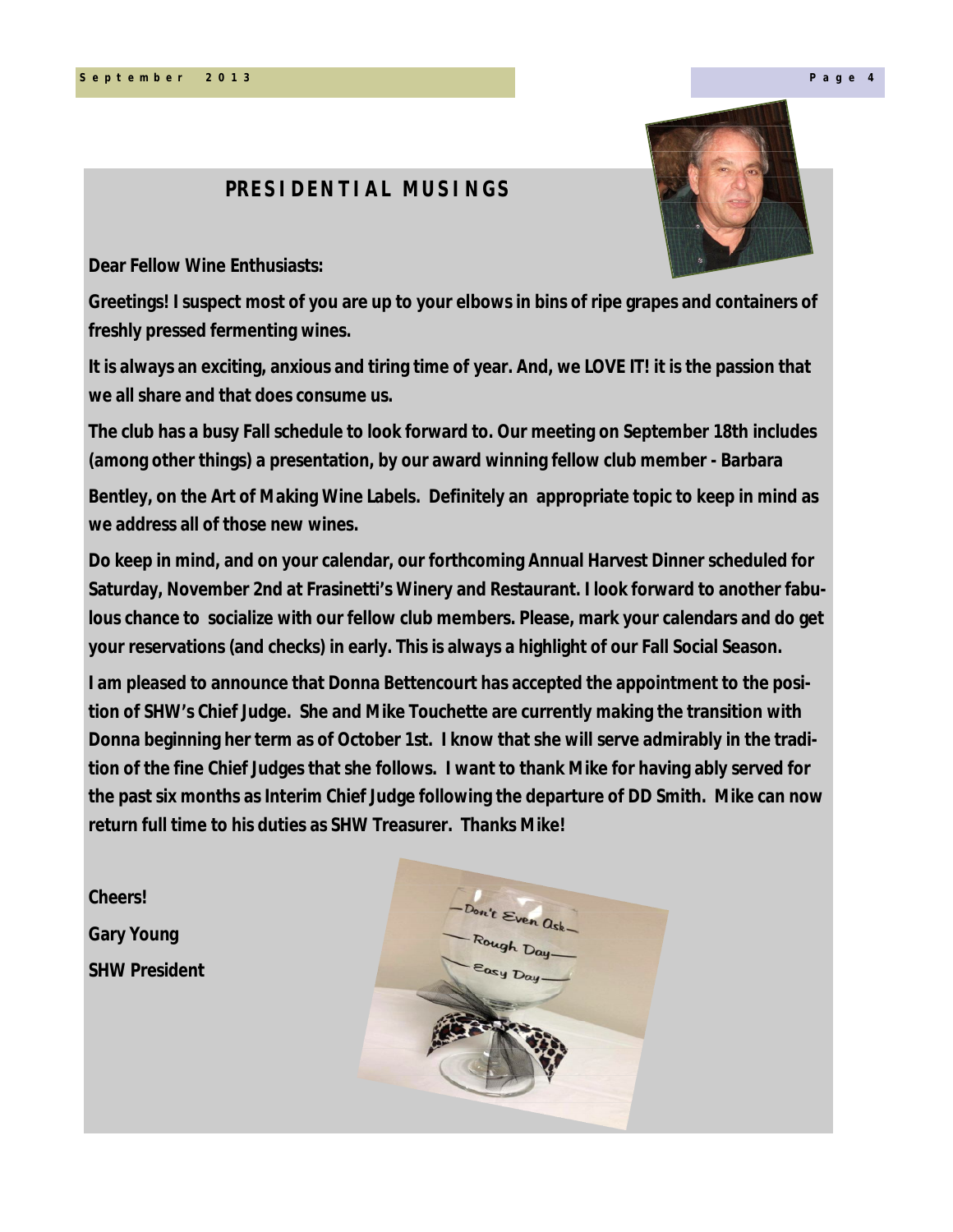# **2013 Crush Shirts for Sale!! Fundraiser**

# **SHOW SUPPORT FOR YOUR LOCAL WINE CLUB !!**

**2013 SHW "crush" t-shirts are now for sale. Show your hobby off and support your club at the same time. Prices are \$20 each and carry the SHW Logo and the byline "2013 Home Winemaker Club of the Year" on the front, and a playful phrase on the back. All sizes are currently available in either the grey shirt with purple lettering, or the purple shirt with white lettering. There is also a women's cut T-shirt in the ever popular pistachio color.**

**Donna and Fred will be selling them at the September club meetings. Don't wait too long to purchase your shirt as they go fast! Wear them during the crush and press and show your true colors during the harvest!**

## **SHW CLUB LEADERSHIP**

| <b>EXECUTIVE BOARD</b>                                                                                              | Webmaster/Club Competition Coordinator-Judy Pinegar              |
|---------------------------------------------------------------------------------------------------------------------|------------------------------------------------------------------|
| President-Gary Young, gycats@earthlink.net                                                                          | judypinegar@gmail.com                                            |
| Co-Vice Presidents-Sonia Baron,                                                                                     | Newsletter Editor-Donna Bettencourt, bettencourt1045@softcom.net |
| sonibaron@hotmail.com, and John Avila,                                                                              | <b>Community Relations - Gin Yang-Staehlin and John Avila</b>    |
| mail@john-avila.com                                                                                                 |                                                                  |
| Secretary--JD Phelps, jd.phelps@gmail.com                                                                           |                                                                  |
| Treasurer—Mike Touchette, pinotsyrah@yahoocom                                                                       |                                                                  |
| Past President - Donna Bettencourt, betten-<br>court1045@softcom.net                                                |                                                                  |
| <b>Appointed Positions</b>                                                                                          | <b>BOARD OF DIRECTORS (Past 5 Presidents)</b>                    |
| Membership Co-Chairs-Gin Yang-Staehlin, ginyang-<br>staehlin@yahoo.com, and Fred Millar, fredmil-<br>lar1@gmail.com | <b>Mike Touchette, Chair</b><br><b>Gary Young</b>                |
|                                                                                                                     | <b>Fred Millar</b>                                               |
| <b>Chief Judge-Donna Bettencourt</b>                                                                                | <b>Lynn Keay</b>                                                 |
| Cellarmaster-Henry Wilkinson, hbwilkinson@jps.net                                                                   | <b>Donna Bettencourt</b>                                         |
|                                                                                                                     | <b>Gary Young</b>                                                |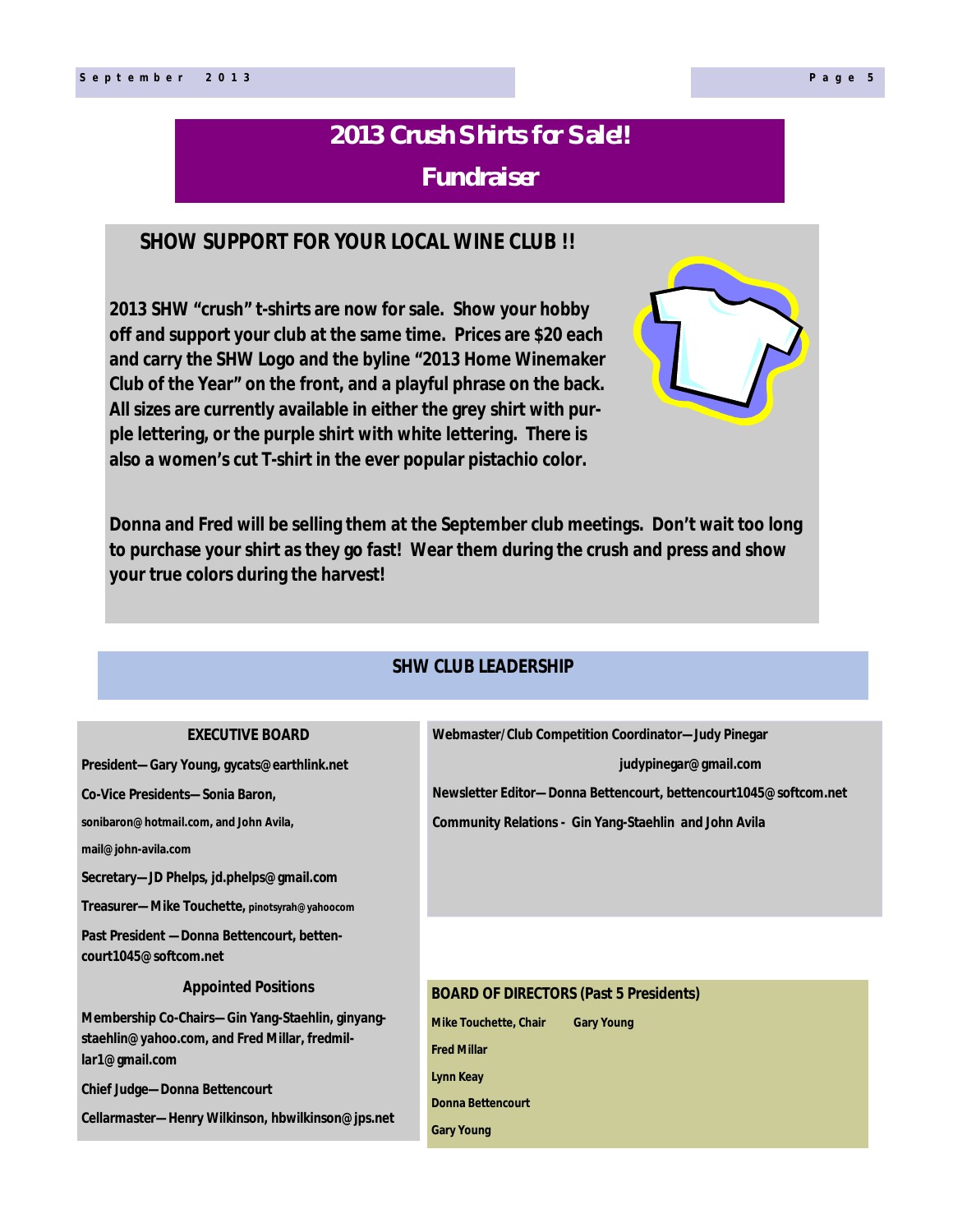### S H W W in e m a k e r o f the year **c o m p e t i t i o n**

The purpose of the Winemaker of the Year award is to encourage excellence in wine-making among all Club members. The best measure of excellence is the opinion of qualified judges in a structured competition environment. Accordingly, the following criteria were adopted by the Executive Board on July 1, 2009, and amended in October of 2012.

Winemaker of the Year Selection Criteria

(Competition Entry Forms on SHW website: www.sachomewine.org)

The annual winner of the **Winemaker of the Year** award shall be the candidate who accrues the most Total Points in the Award Year as follows:

- Candidates for this award must be members of SHW, Inc. in good standing who are not the owners, winemakers or employees of licensed commercial winemaking concerns, except as set forth below.
- Candidates who are owners, winemakers or employees of commercial winemaking concerns, but who are otherwise qualified, may submit wines for competition provided that such wines were made and bottled prior to the effective date of their winegrowers license.

 Candidates must certify that the wines they submit for competition are 100% home made wines created by the candidate without any hands-on assistance from a commercial winemaking concern as described above. Consultation with commercial winemakers and educators is encouraged by the Club.

 Candidates must compete in a minimum of three (3) recognized wine competitions during the Award Year. Regardless of the number of competitions entered, the results of only three competitions (selected by the candidate) may be entered in the Winemaker of the Year competition.

 Among the competitions entered, one must be the SHW Jubilee and one must be the California State Fair. For the 2013 competition, the Orange County Fair is substituted for the California State Fair.

- The "Award Year" extends from December  $1<sup>st</sup>$  of the prior calendar year to November  $30<sup>th</sup>$  of the subject calendar year.
- A competition is considered to have been in the Award Year if the actual judging is conducted and medals awarded during the Award Year.
- Candidates must enter a minimum of two separate and distinct wines (i.e. different varietal or different vintage) in each competition.

Excluding wine scores in the case of multiple entries: The following measures are in-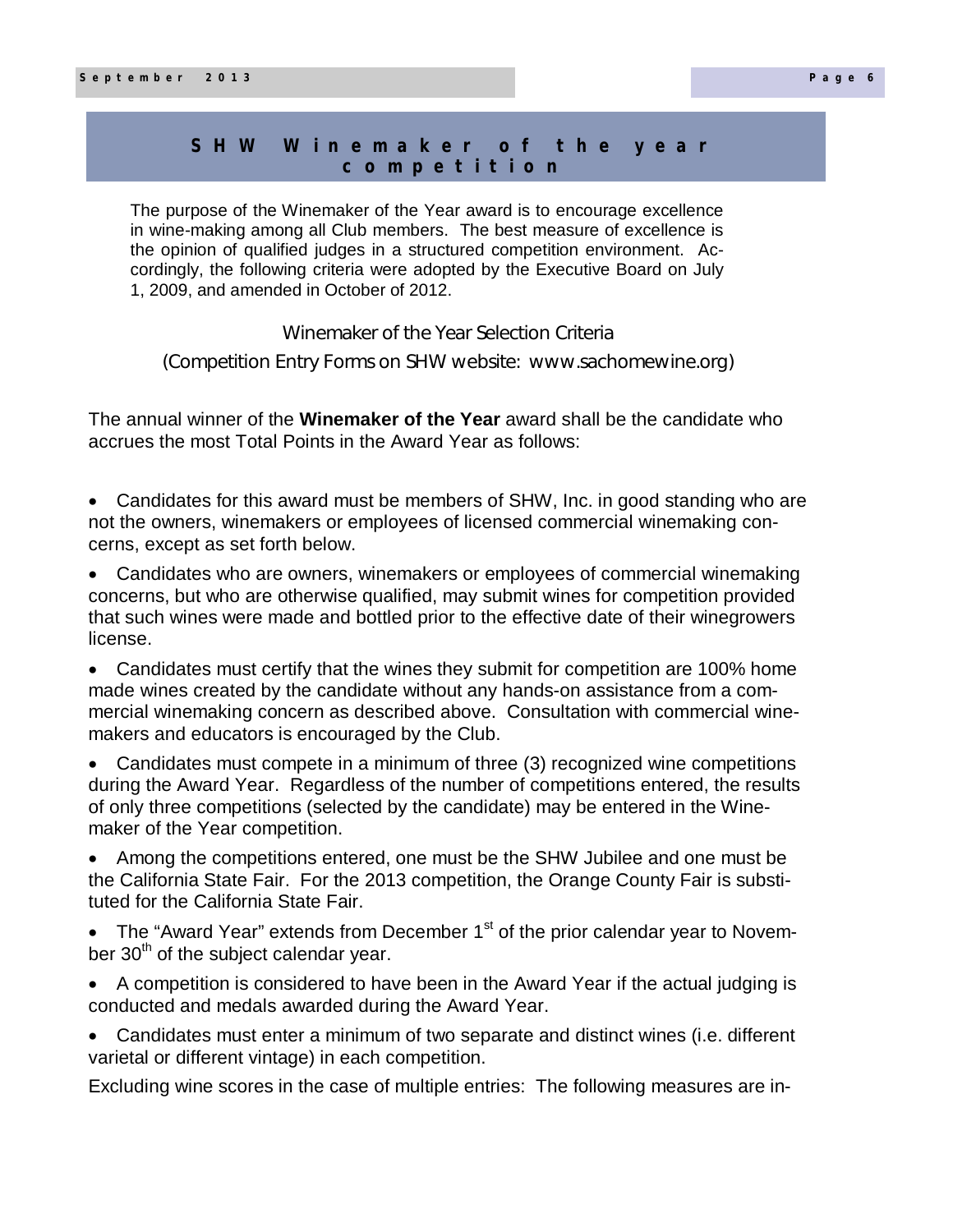When four wines are entered in any competition, the score of one wine may be excluded from the Winemaker of the Year competition.

When five wines are entered in any competition, the score of up to two wines may be excluded from the Winemaker of the Year competition.

When more than five wines are entered in any competition, the score of up to three wines may be excluded from the Winemaker of the Year competition.

Points will be awarded as follows:

**No award – 0 Honorable Mention –- 10 Bronze Award –- 20 Silver Award –- 30 Gold Award –- 40 Double-Gold Award – 50**

**Best Varietal, Best Red, Best White, Best Dessert, Best Fruit,** 

**Best Sparkling Wine, or Best Other – 20 additional points**

**(Note 1: A wine may win in more than one category, i.e. Best Merlot and Best Red, in which case 40 points would be awarded).**

**(Note 2: The fact that the award may be termed, "Best of Show, Red", etc. does not qualify it for Best of Show points as outlined below).**

**Best of Show (for those competitions which award a SINGLE Best of Show medal) – 40 additional points**

**Points ÷ Number of Entries = Average Points (Note: Wine(s) excluded from scoring do not count as an Entry)**

**Total Points: The sum total of all Average Points from all three competitions entered.**

**The Winemaker of the Year is the candidate who earns the most Total Points.**

- Candidates will be provided forms which will guide the calculation of the Total Point score.
- The Chief Judge will verify all competitive entries and submit the top scorer to the President for approval.
- The scores of the top five finishers will be publicized to all Club members.